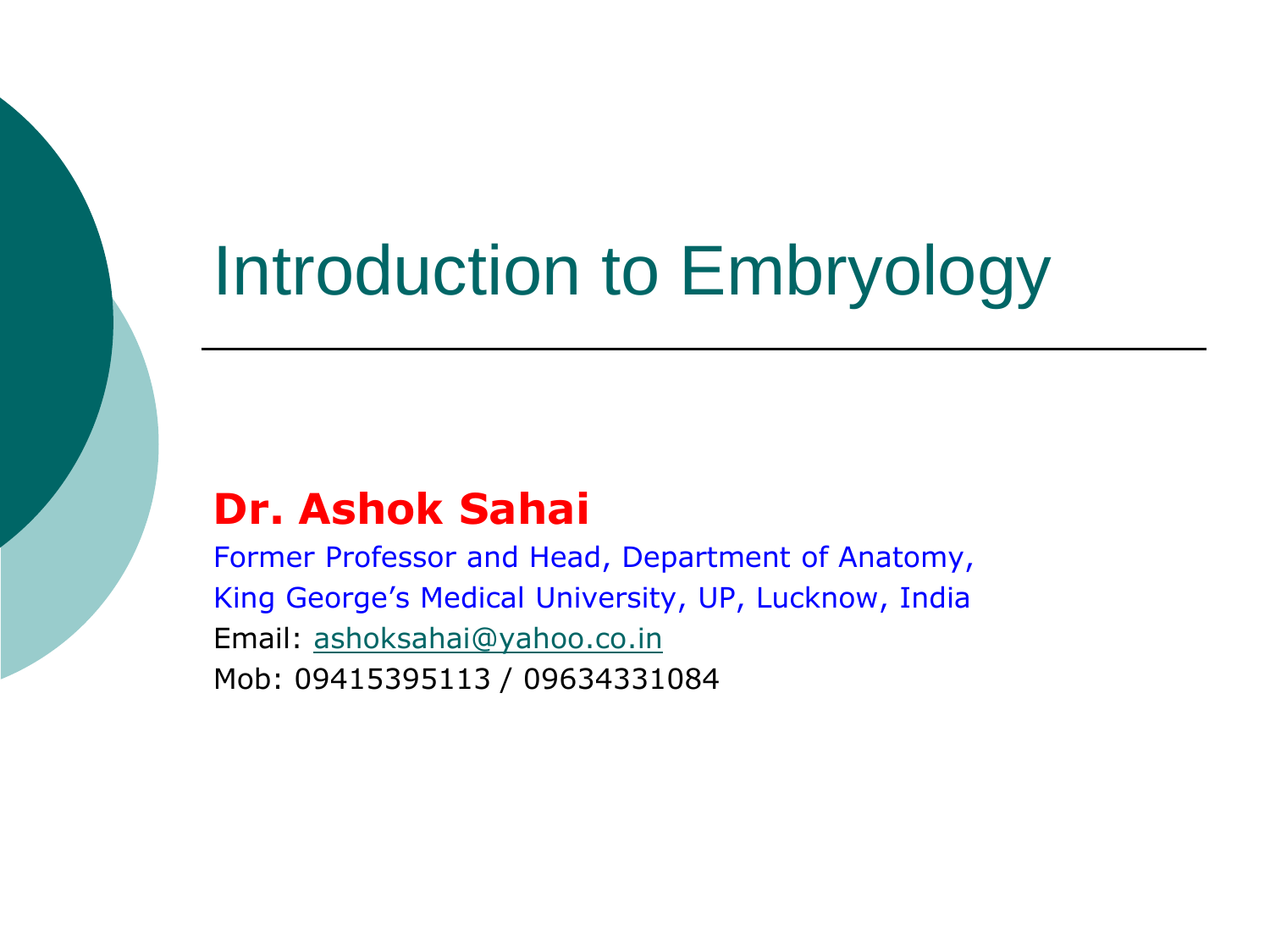# General Embryology

#### **Embryology:**

Processes and events involved from the fertilization up to child birth.

#### **Developmental Anatomy:**

Processes involved from fertilization to structural & functional maturity of organs / viscera / systems of human body.

#### **Clinical Embryology:**

That knowledge of embryology which is useful in the understanding and management of pregnancy and commonly encountered problems during pregnancy and congenital anomalies.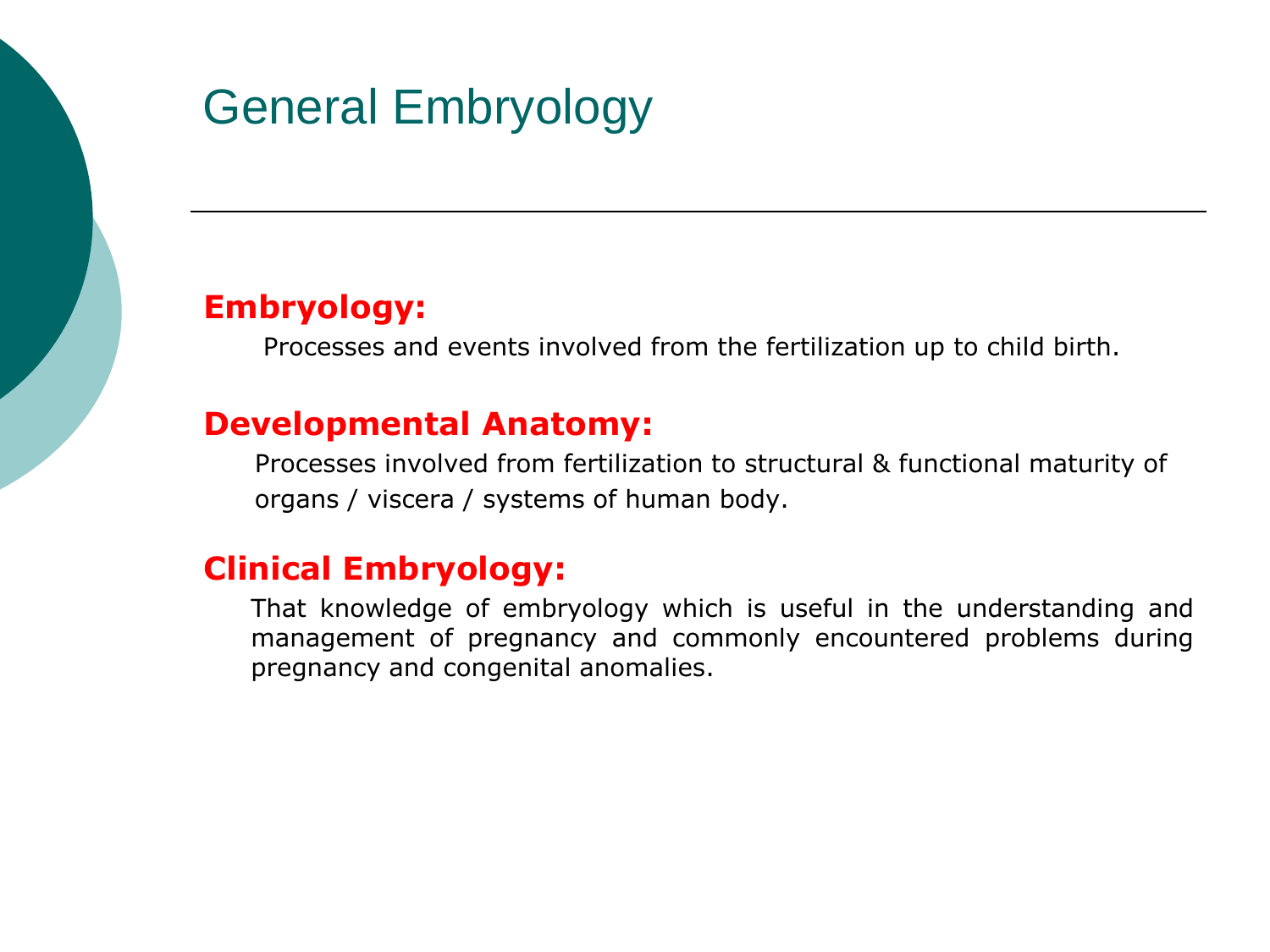## General Embryology

#### **Experimental Embryology:**

- Deals with the laboratory methods employed for normal development to properly understand histogenesis and or organogenesis or to manipulate the developmental process to assess the safety of environmental alterations, drugs, chemicals etc.
- $\circ$  The experiment could be in vivo or in vitro.
- The level of manipulation could be genetic or enzymatic.
- The manipulation could be electrical / magnetic / electromagnetic, environment in and around the embryo / fœtus and use of chemicals, & drugs etc.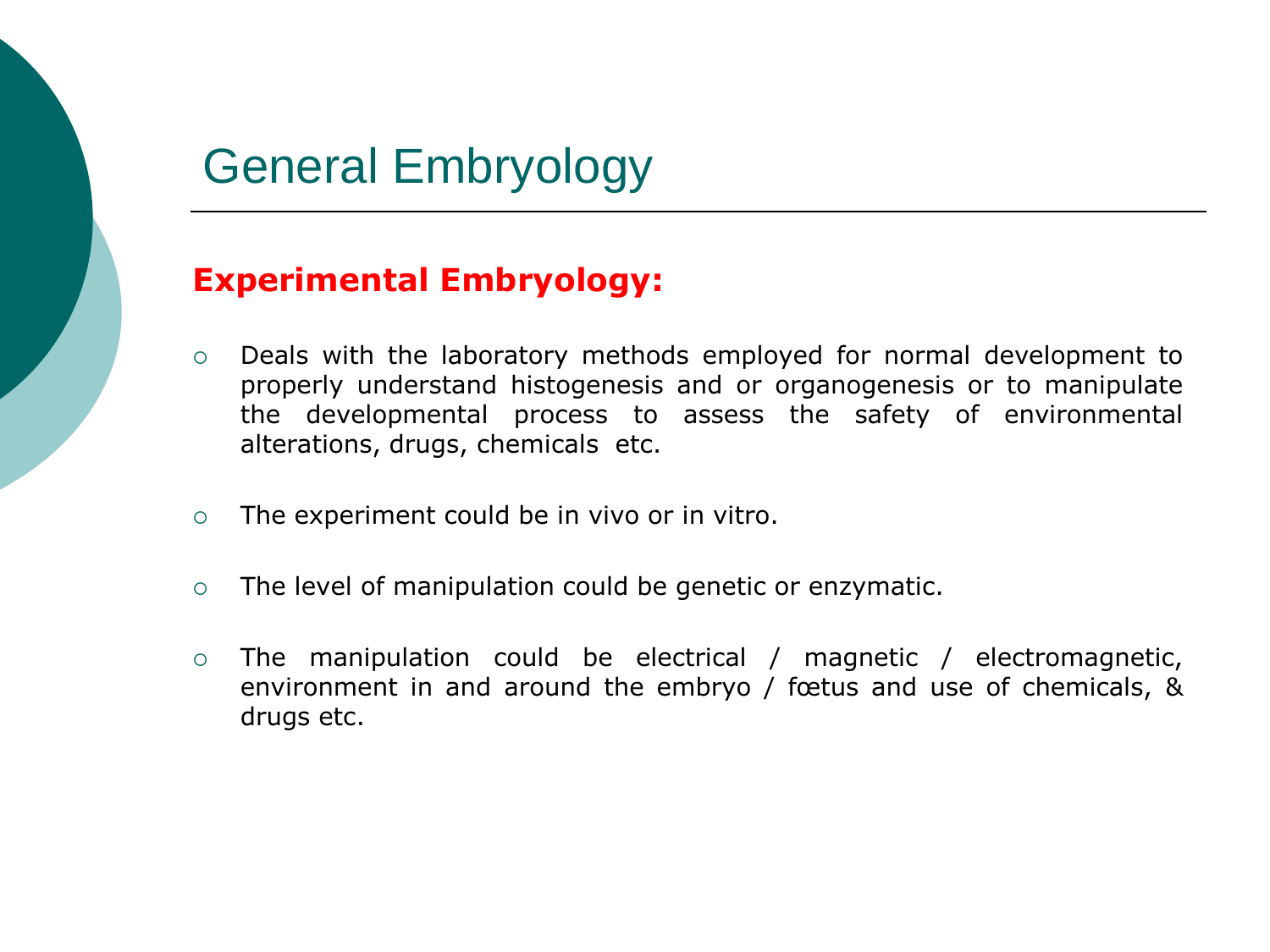#### **Why to study embryology:**

- $\circ$  to understand and realize the importance of the complex phenomena involved in development so as to realize the importance of all the precautions required for normal development.
- o understand which is critical period in development.
- $\circ$  when / why most of the medicines should not be given to the mother during pregnancy.
- $\circ$  to determine moods of growing child.
- to visualize if growing fœtus is healthy or in distress.
- $\circ$  for monitoring the fostus by ultrasound, other imaging modalities and investigations have become important tools to measure normal development.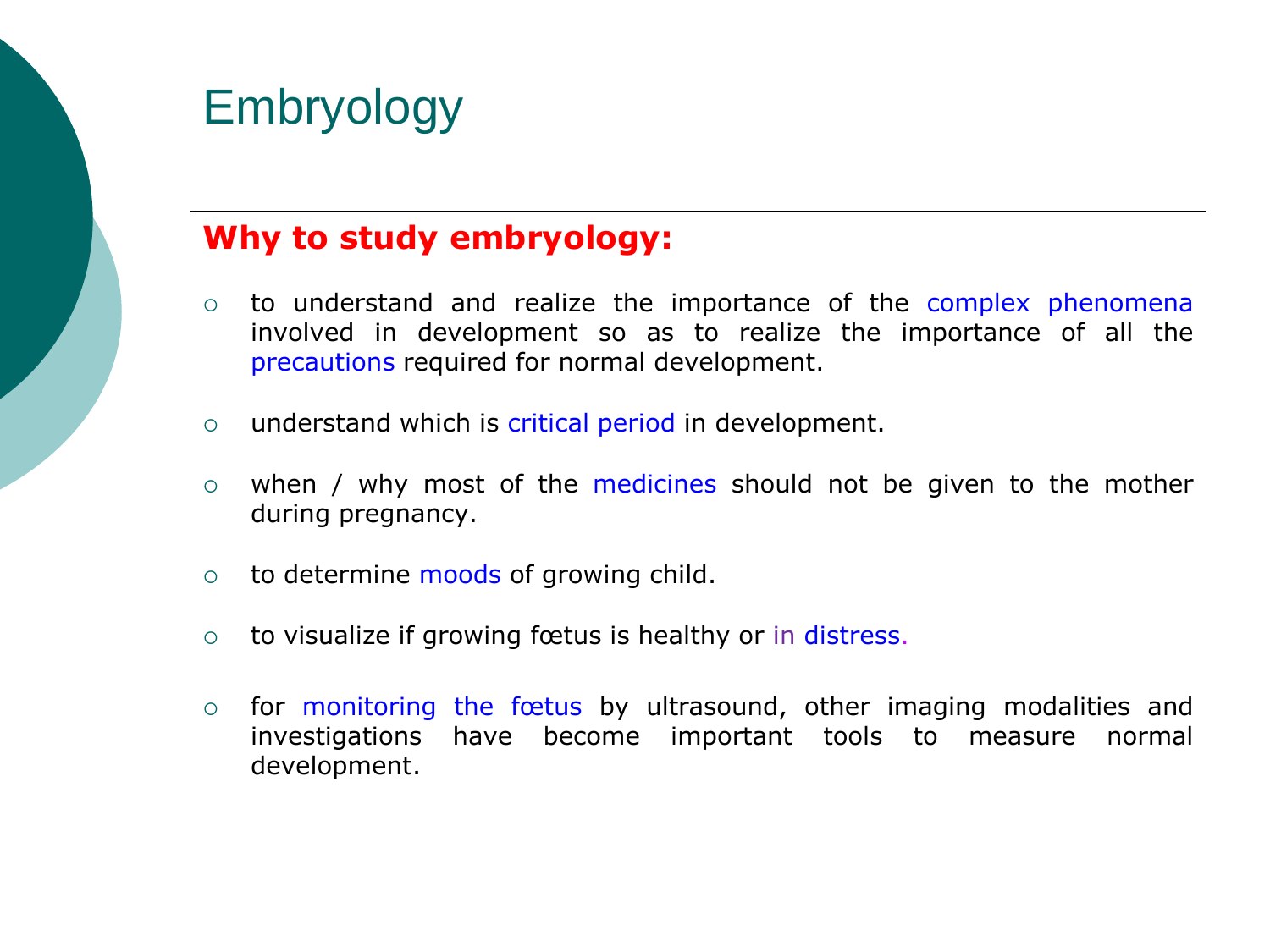- $\circ$  with this knowledge new techniques for prenatal diagnosis of many diseases & congenital anomalies have developed.
- o mechanisms to prevent birth defects have developed.
- o many diseases can be treated during developmental process by medicines.
- foetal surgery has developed on account of understanding clinical embryology.
- infertile couples are being blessed with child only on account of in-depth understanding of the intricate processes involved in development.
- $\circ$  Infant mortality and morbidity have reduced.
- $\circ$  Greater realisation of important for a healthy growth of the child.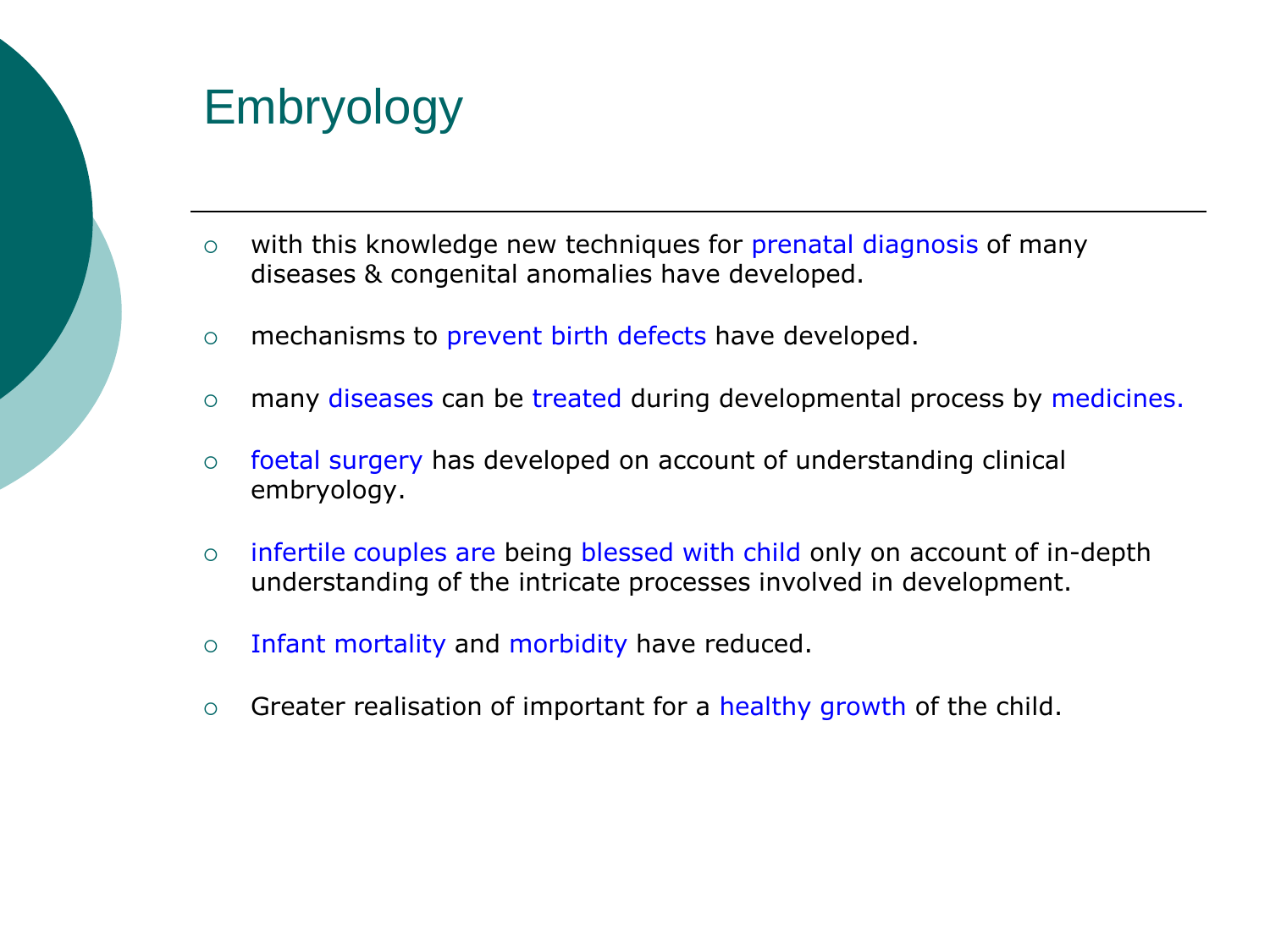# Some interesting images in embryology



### **Fœtus in situ**

The fœtus with head and tail folds.

Amniotic cavity is open. Around is placenta.

#### **Can identify:-**

- $\circ$  limb buds,
- somites,
- pericardial bulge,
- $\circ$  developing eye,
- developing ear
- developing nasal cavities.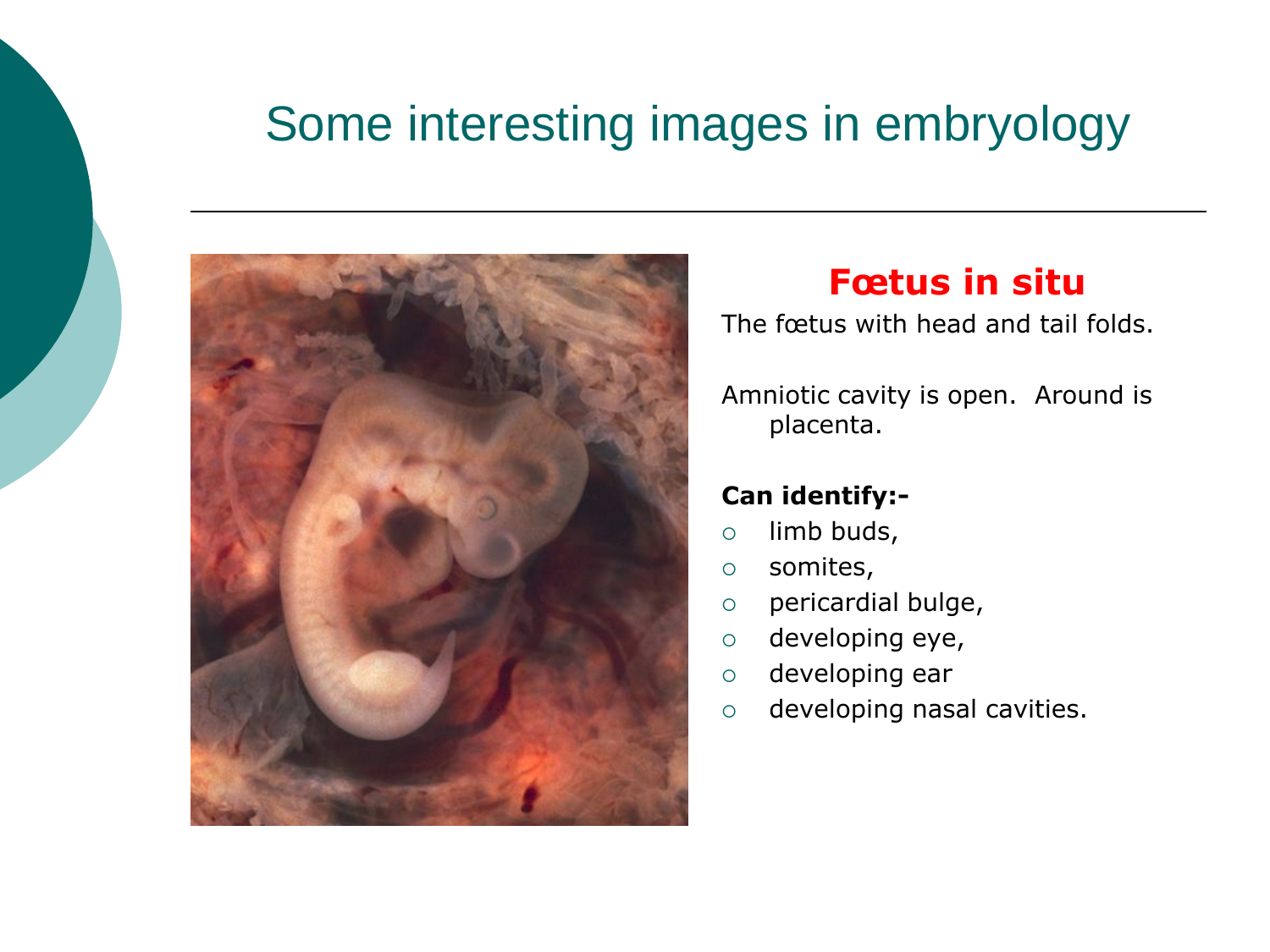## Fœtal Development



### **Foetus in amniotic cavity umbilical cord and yolk sac**

#### **Can identify developing:-**

- Umbilical cord
- Yolk sac
- Head
- Eye
- Limbs
- o Spinal cord
- $\circ$  brain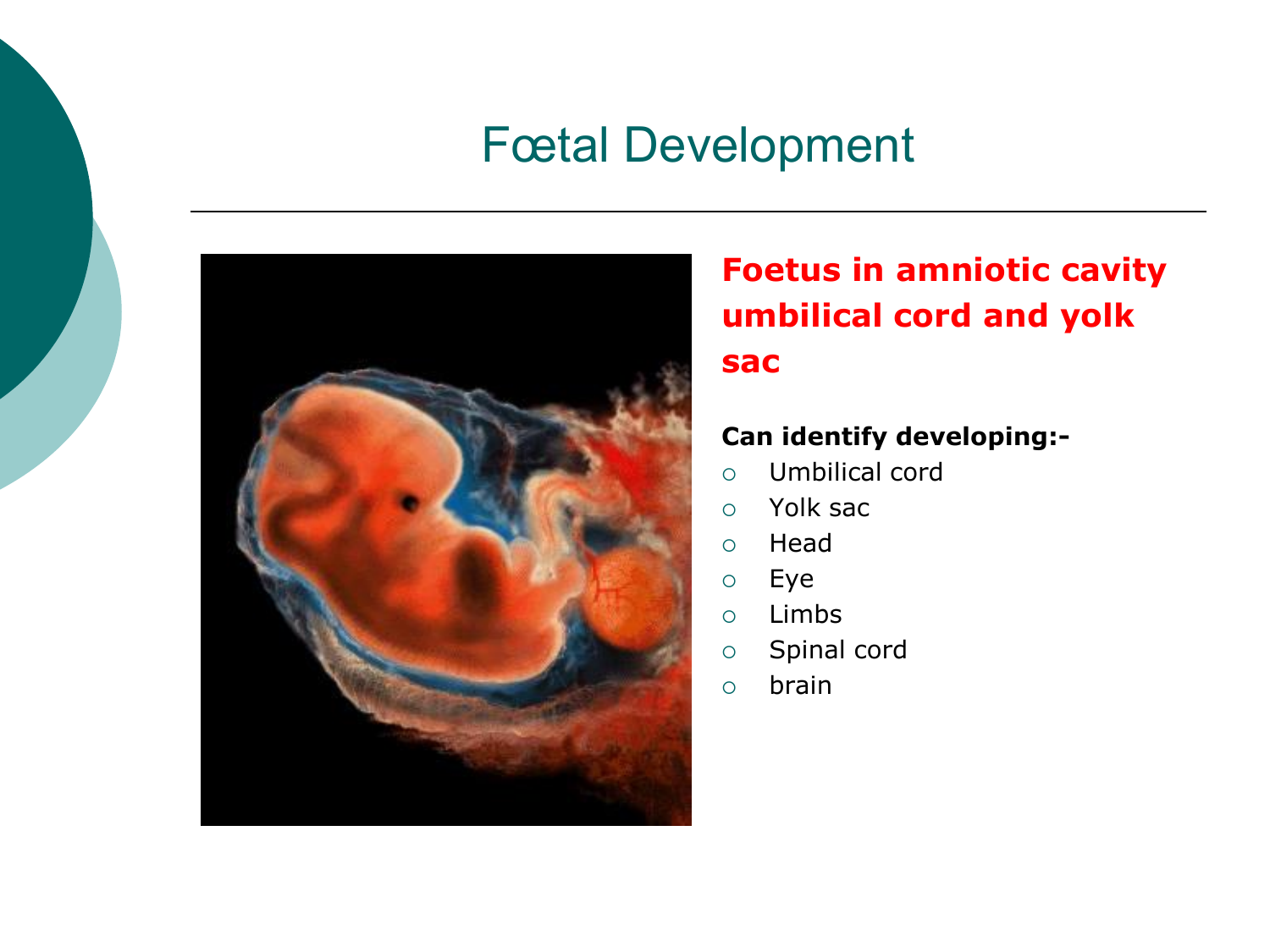## Fœtus, Placenta and Cord



#### **Can identify**

- $\circ$  growing head.
- face
- Eye
- upper limb with palm and fingers
- $\circ$  umbilical cord with blood vessels
- Fœtal surface of placenta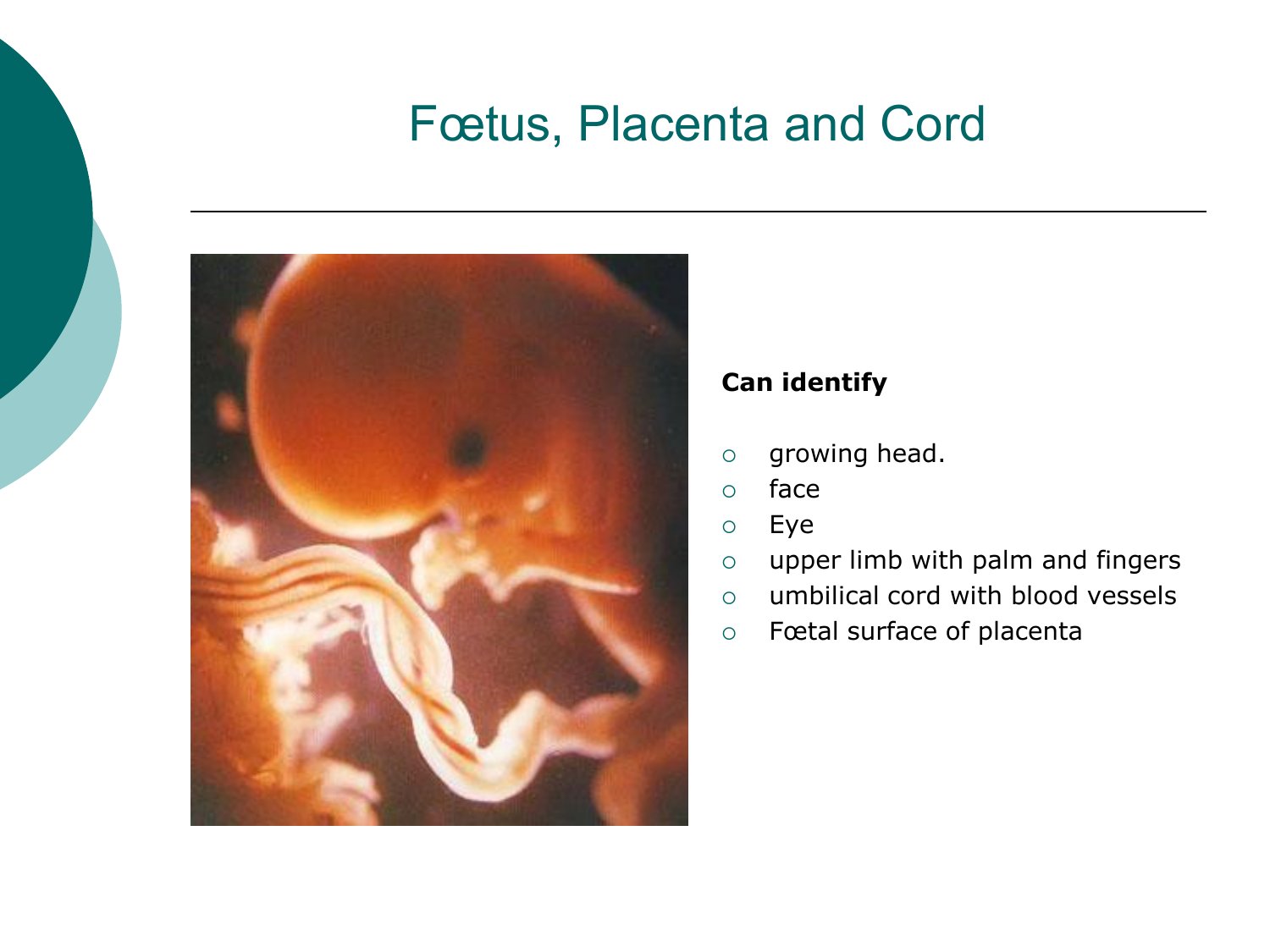## Fœtus showing cranial blood vessels

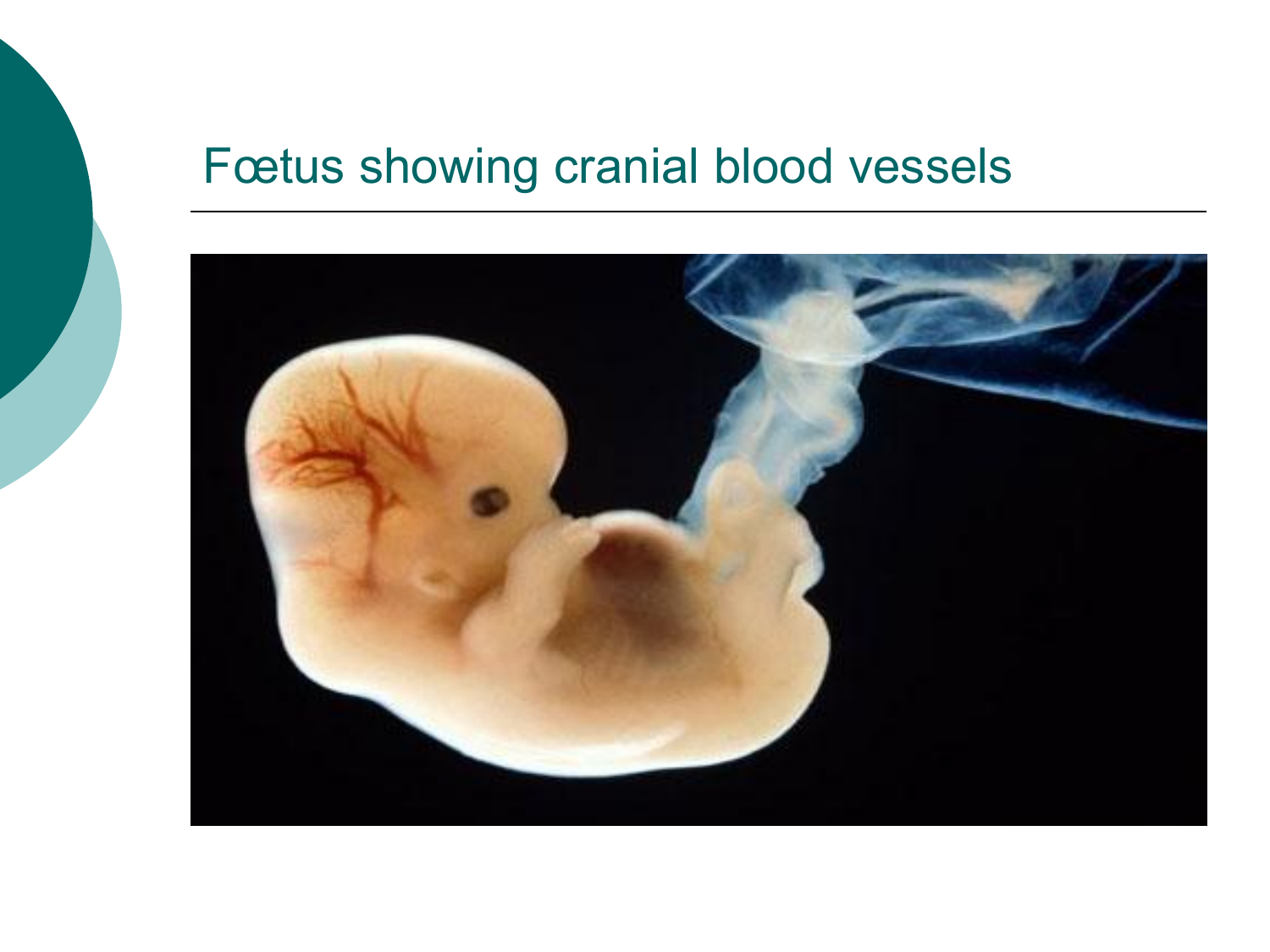## Fœtus in utero – sucking thumb

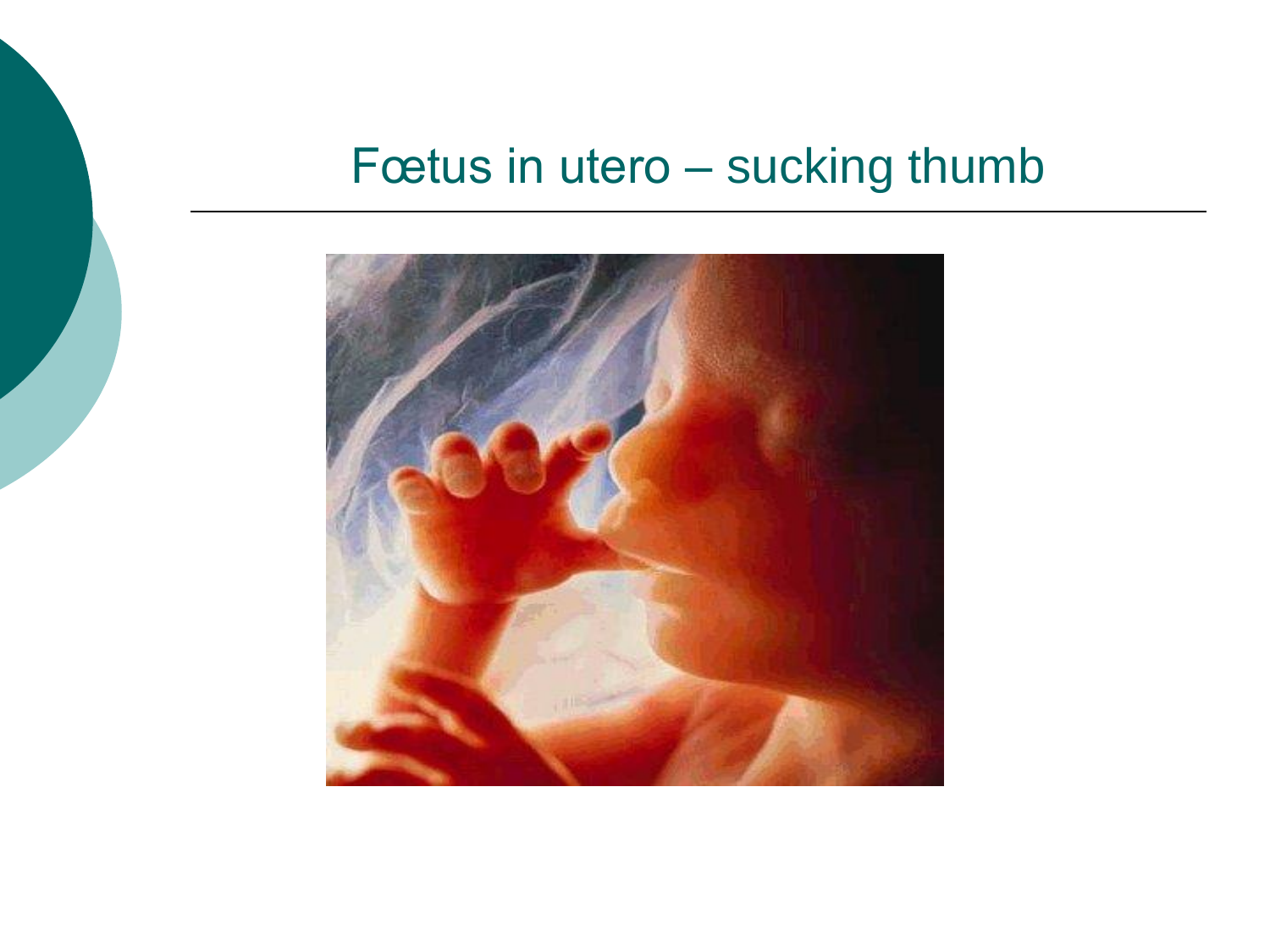## Ultrasonography of Uterus



25 Aug 06 USG of lower abdomen showing uterus in LS with developing fœtus.

#### **Can identify:-**

- wall of uterus.
- $\circ$  amniotic cavity.
- o head, neck and body of fœtus.
- $\circ$  one of the upper limbs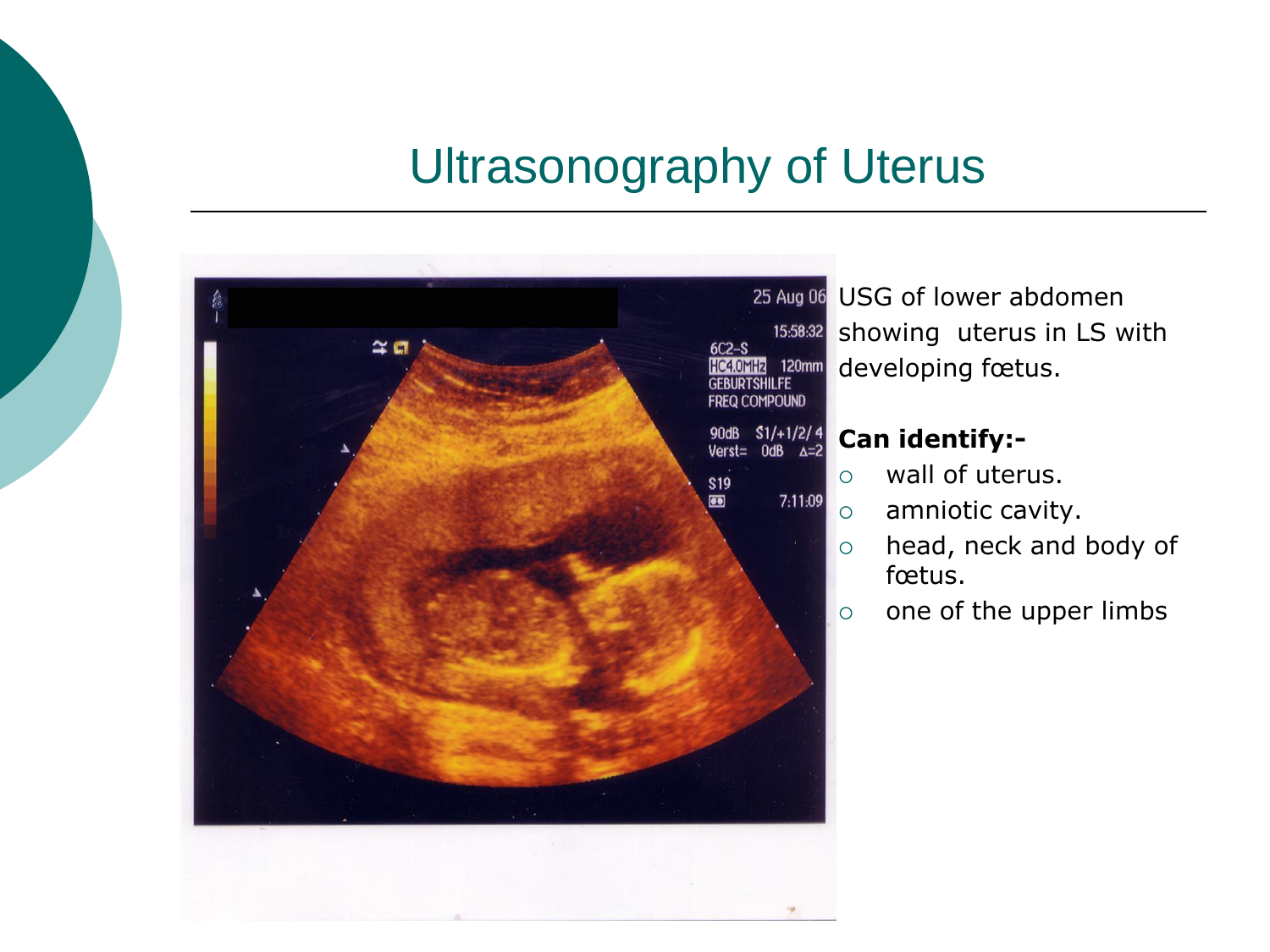### GORDNER & PULBRICK **famous twins,** born, brought up, grew and got married to separate girls, had normal children.



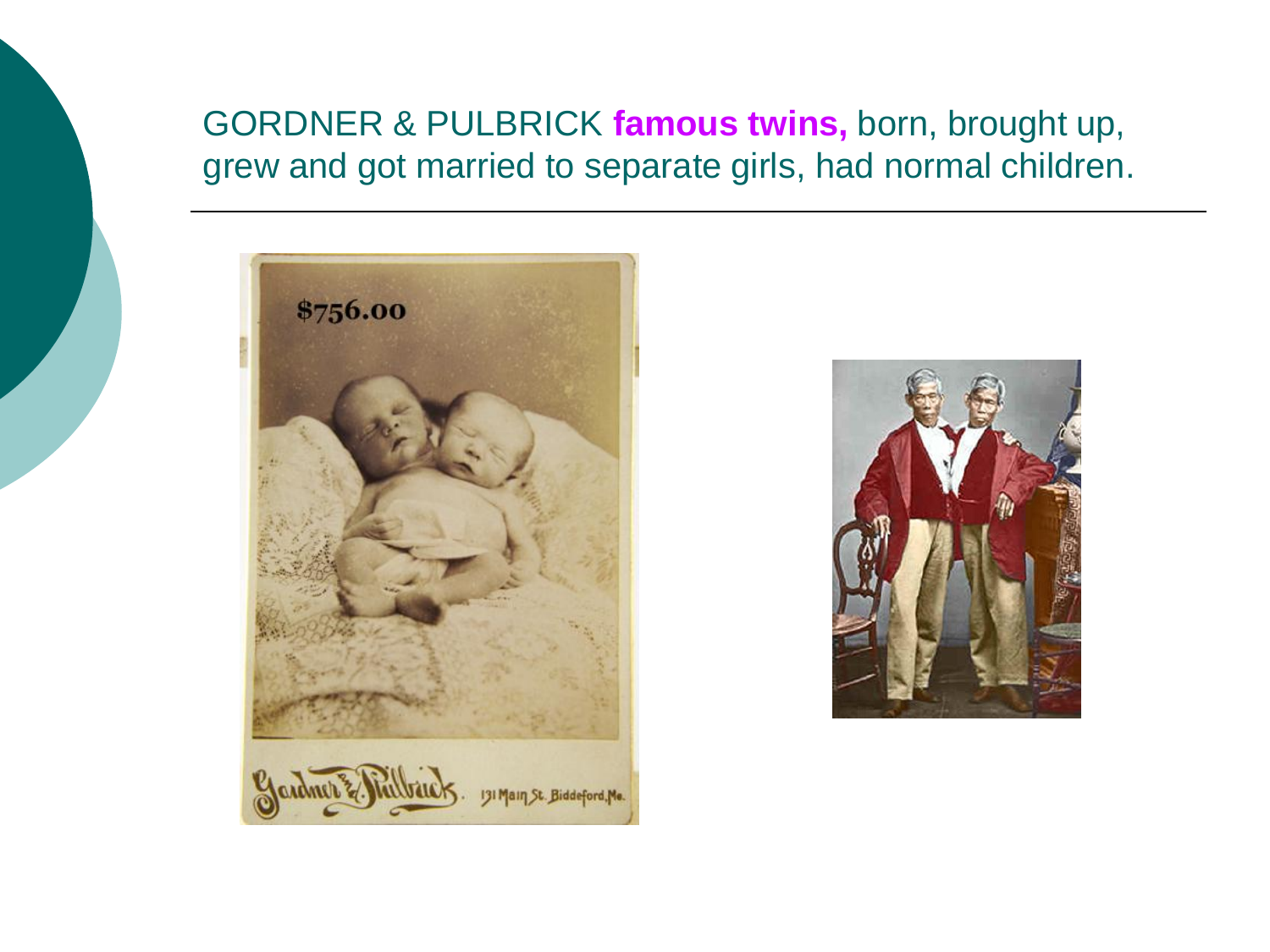## Cranial bones failed to develop



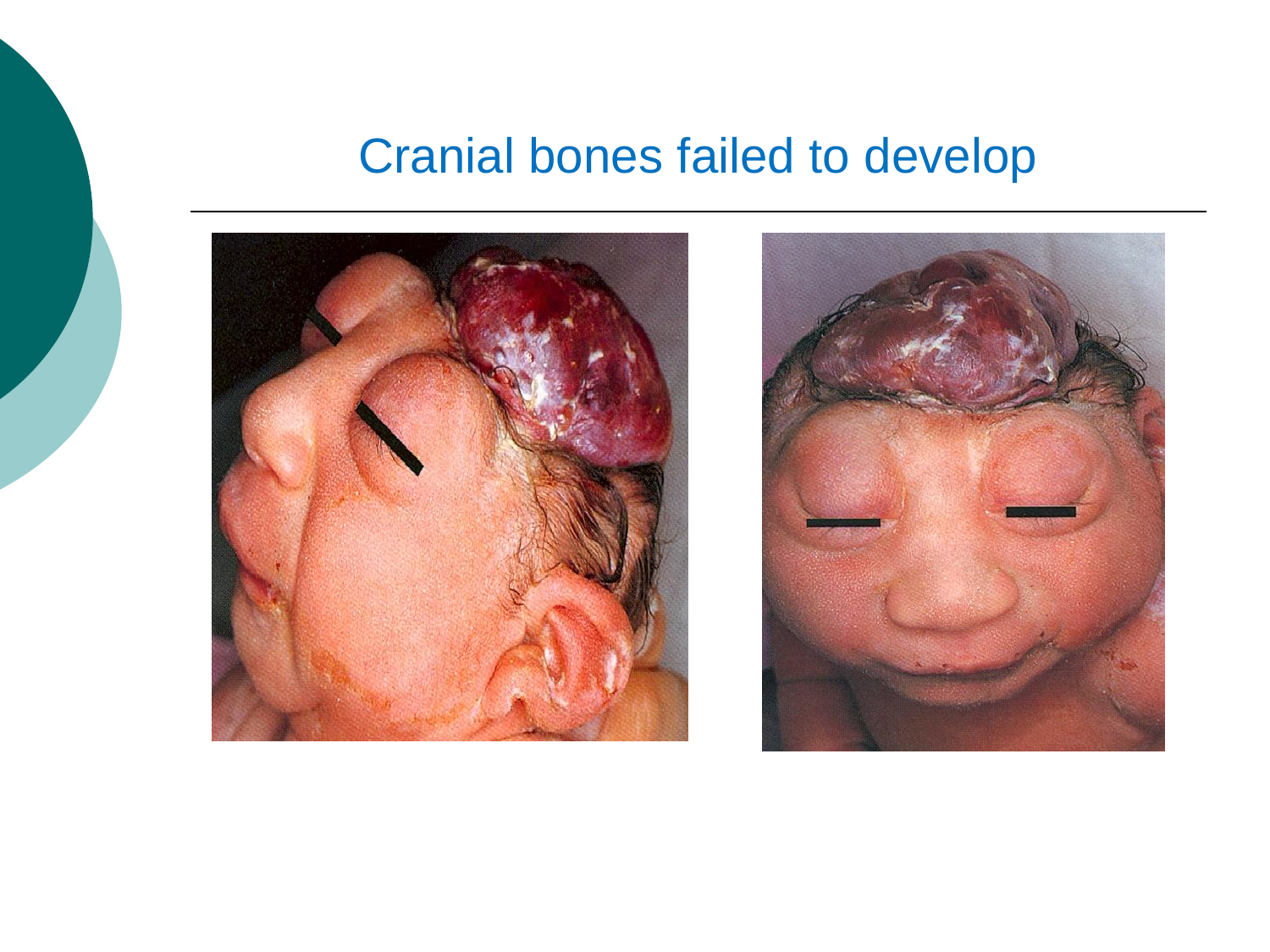## Wide nose and widely separated eyes



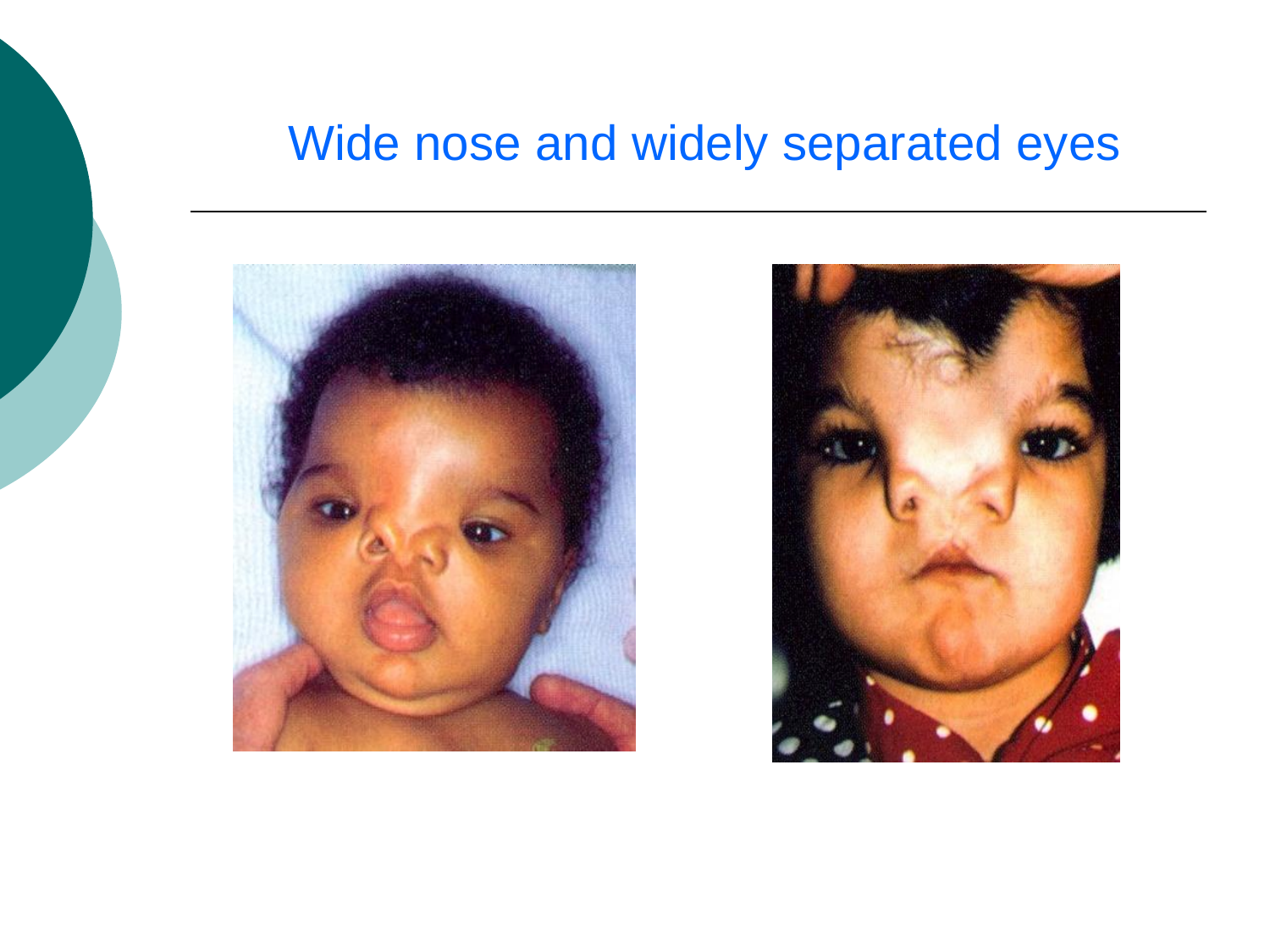## Median cleft of the upper lip & palate



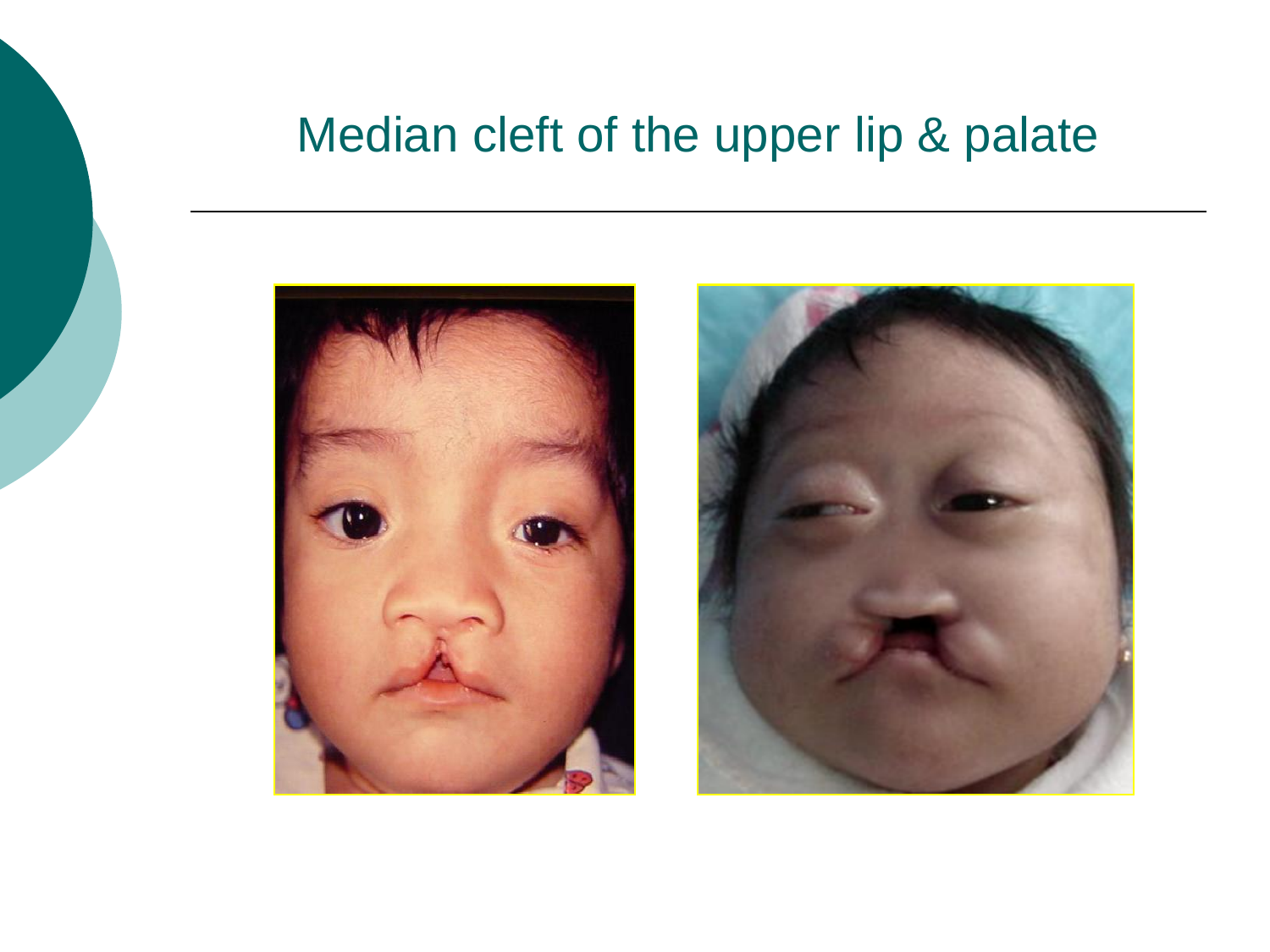# Encephalocoele



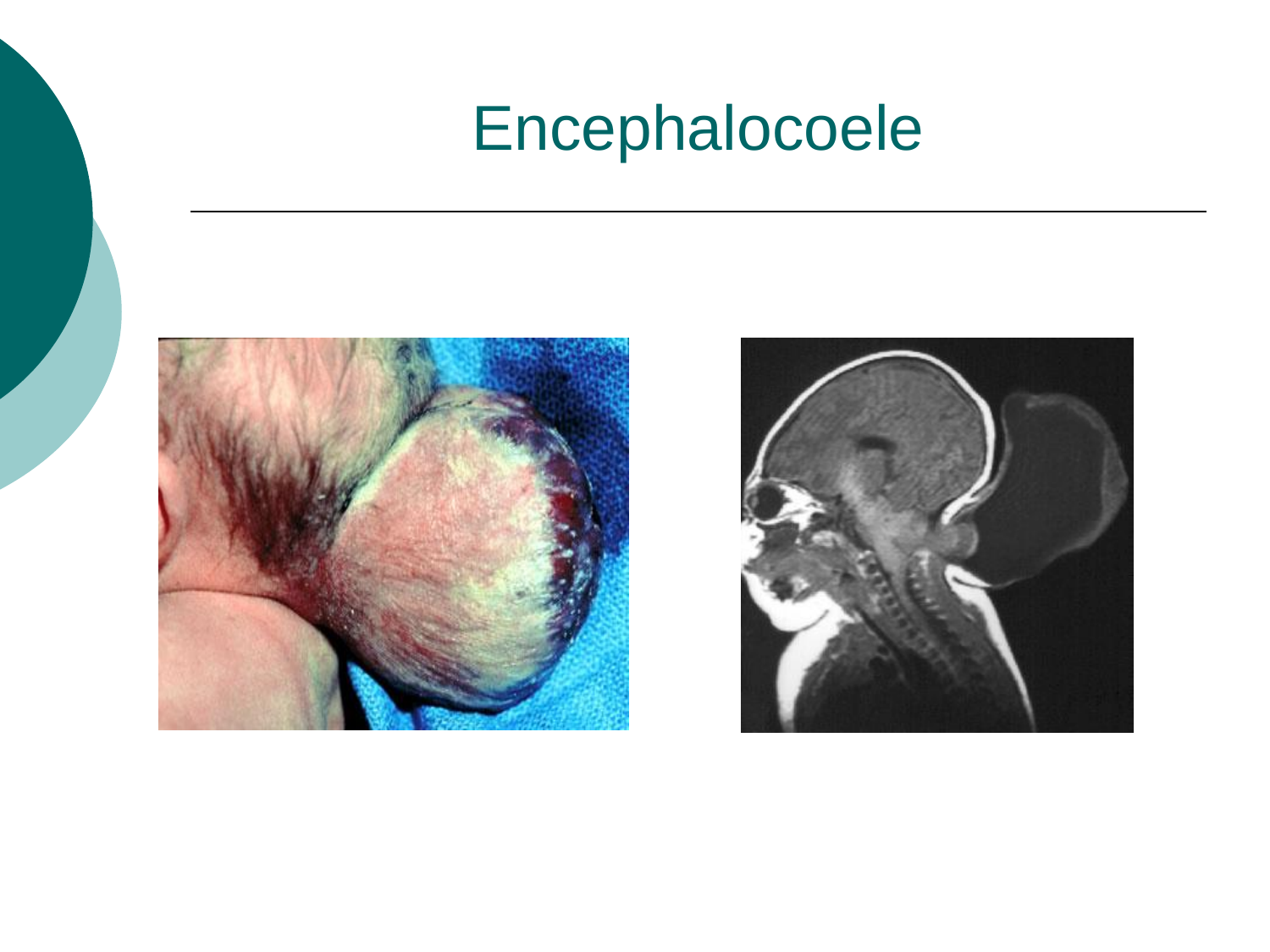# Cleidocranial dysostosis



- clavicles & associated muscles failed to develop.
- Ossification failure of membranous part of occipital bone (os incae)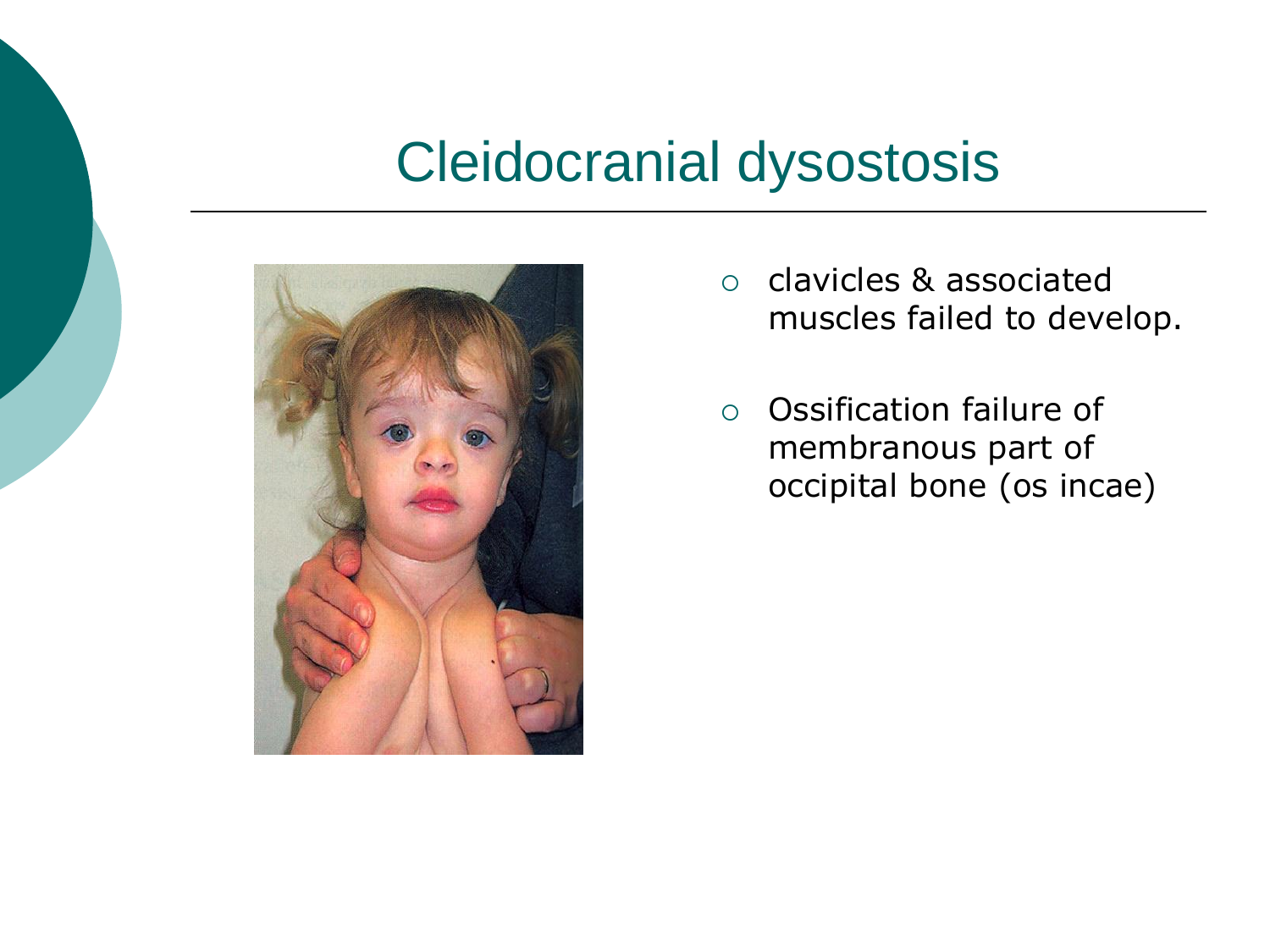

- Every pregnancy undergoes through millions of physical, mental, nutritional, molecular, enzymatic, genetic and unforeseen challenges before a normal child is born.
- Those who have no knowledge of essentials of embryology drown in uncertainties and start crying aloud........

#### **HELP ME GOD But remember**

God helps those who help themselves

Therefore as a doctor it is your earnest duty to know essentials of human embryology.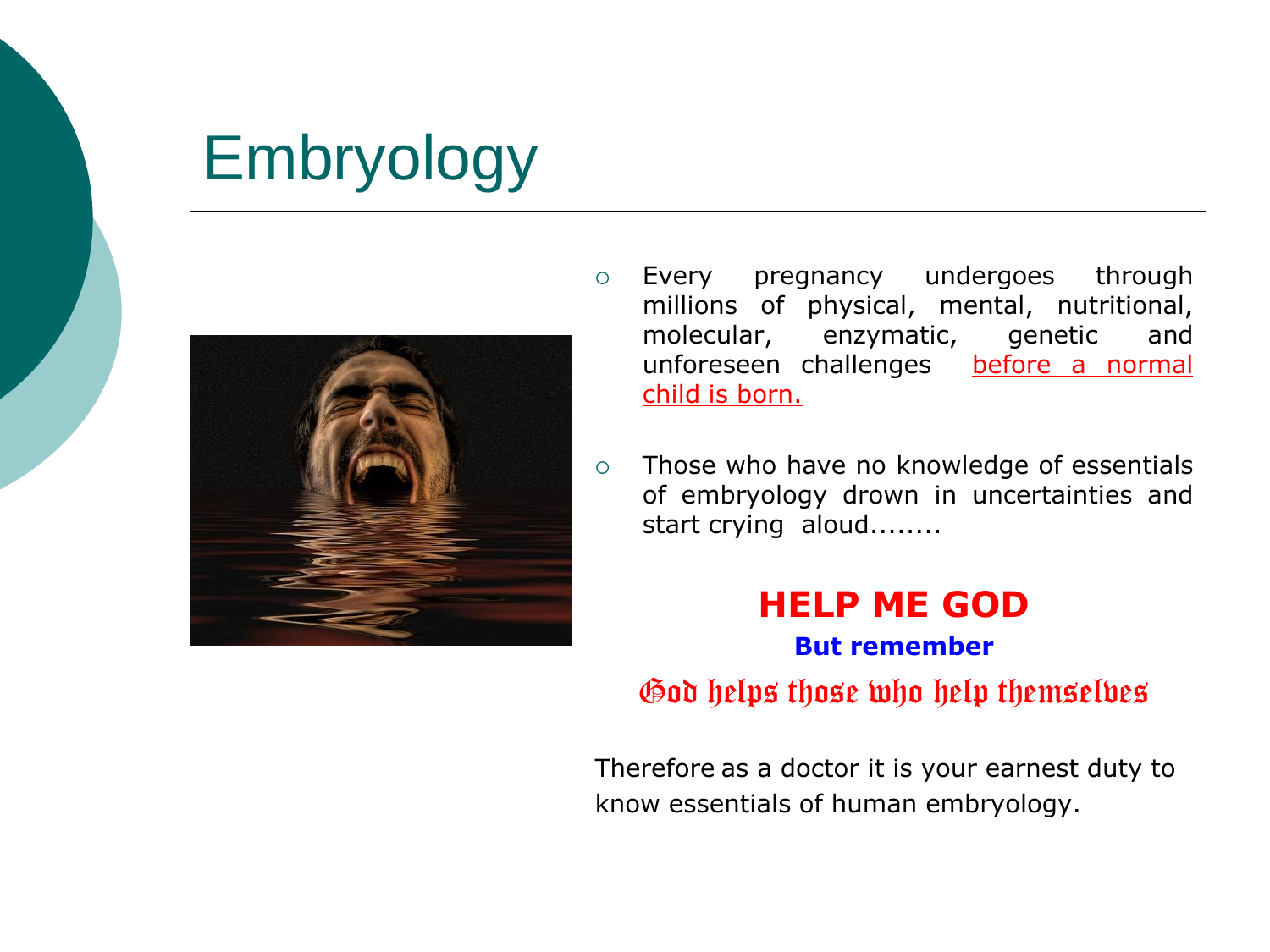#### **Teratology:**

Science which deals with the processes involved which interfere with the normal development of the human being and consequences thereof.

- Mental stress.
- Nutrition.
- Medicines.
- Environmental factors: external (around embryo), internal (genetic, enzymatic, signalling, molecular)
- $\circ$  Physical injury.
- $\circ$  Chemical injury.
- Hormonal factors.
- $\circ$  Radiation X Ray, electro-magnetic, atomic, etc.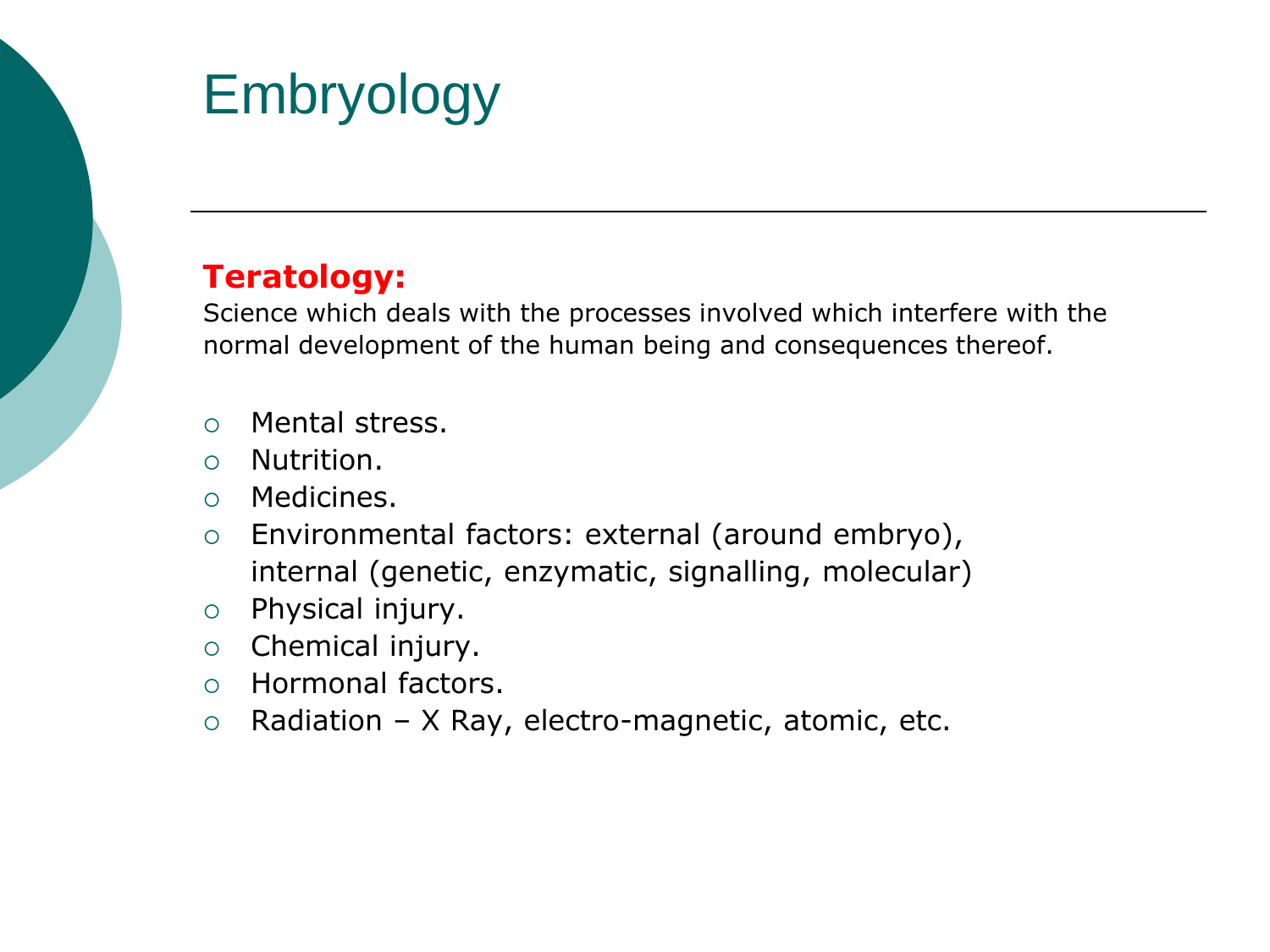

#### **Extra corporal development:**

- Normal fertilization is also called fertilization in vivo.
- Extra-corporal fertilization is also called as fertilization in vitro.
- $\circ$  After fertilization the embryo is grafted / transplanted in the Uterus.
- The Uterus could be of same lady to whom the ovum belongs OR of donor lady whose uterus is prepared for transplantation of the embryo.
- $\circ$  If the lady is different she is a Surrogate mother.
- $\circ$  The womb (uterus) is given on rent:
	- to bless the couple or
	- earn money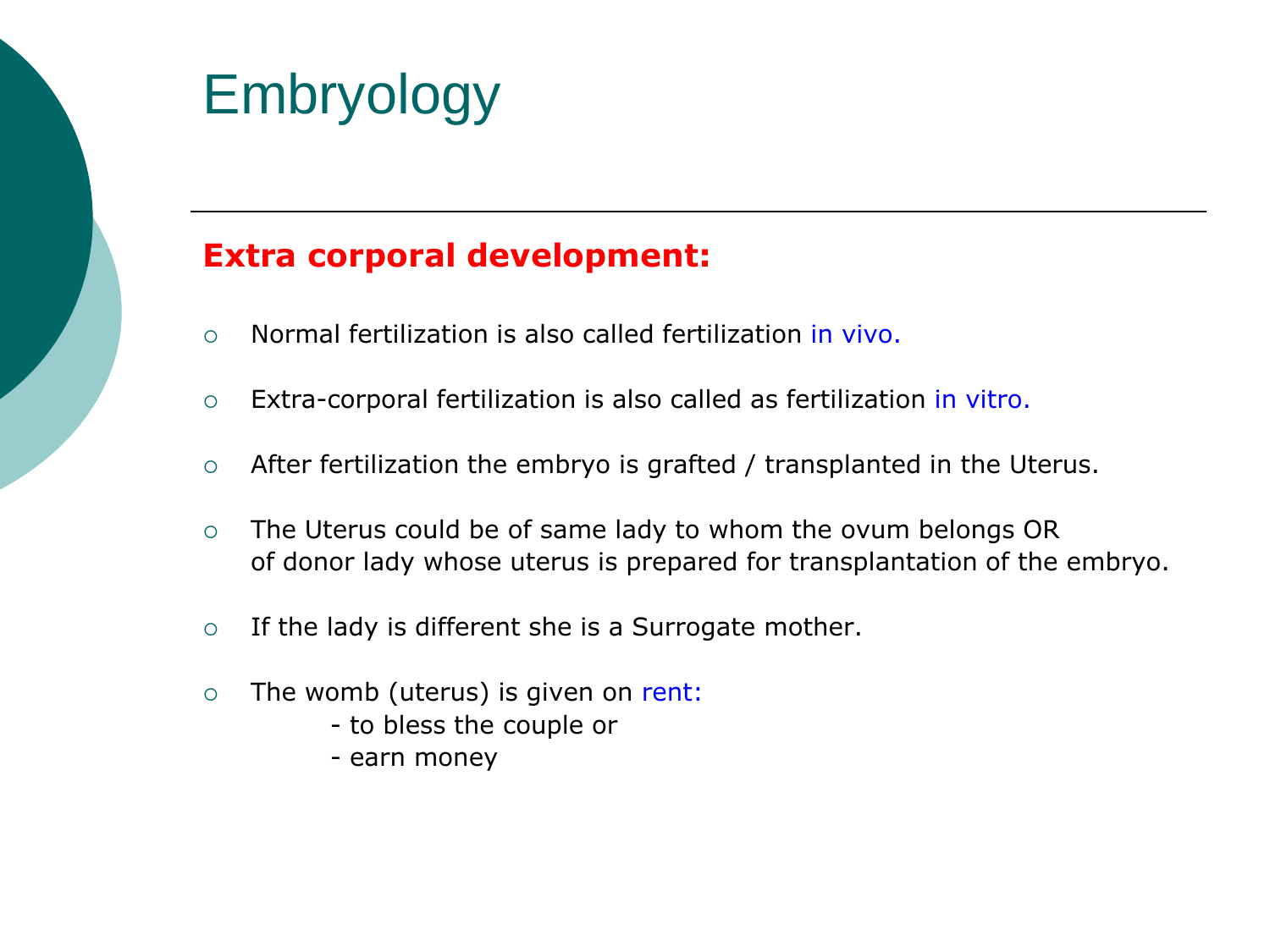- **Gestation period**  The time for which the growing child remains in the uterus from the day of fertilisation to the time of delivery. Normally this period is
	- 280 days or 40 weeks or
	- 10 lunar months.
- **Expected date of delivery** (EDD): is the most popular clinical assessment, calculated from the LMP (commencement of last menstrual period). It comes to be 09 calendar months  $+$  07 days.
- **Trimesters** The entire period is divided into 3 trimesters of three months each.
	- $-1$ <sup>st</sup> trimester  $-1$ <sup>st</sup> day of fertilisation to 12<sup>th</sup> wks.
	- $-2<sup>nd</sup>$  trimester  $-13<sup>th</sup>$  wk to 24<sup>th</sup> wk.
	- $-3$ <sup>rd</sup> trimester  $-25$ <sup>th</sup> wk to  $36$ <sup>th</sup> wk or till the time the child is born.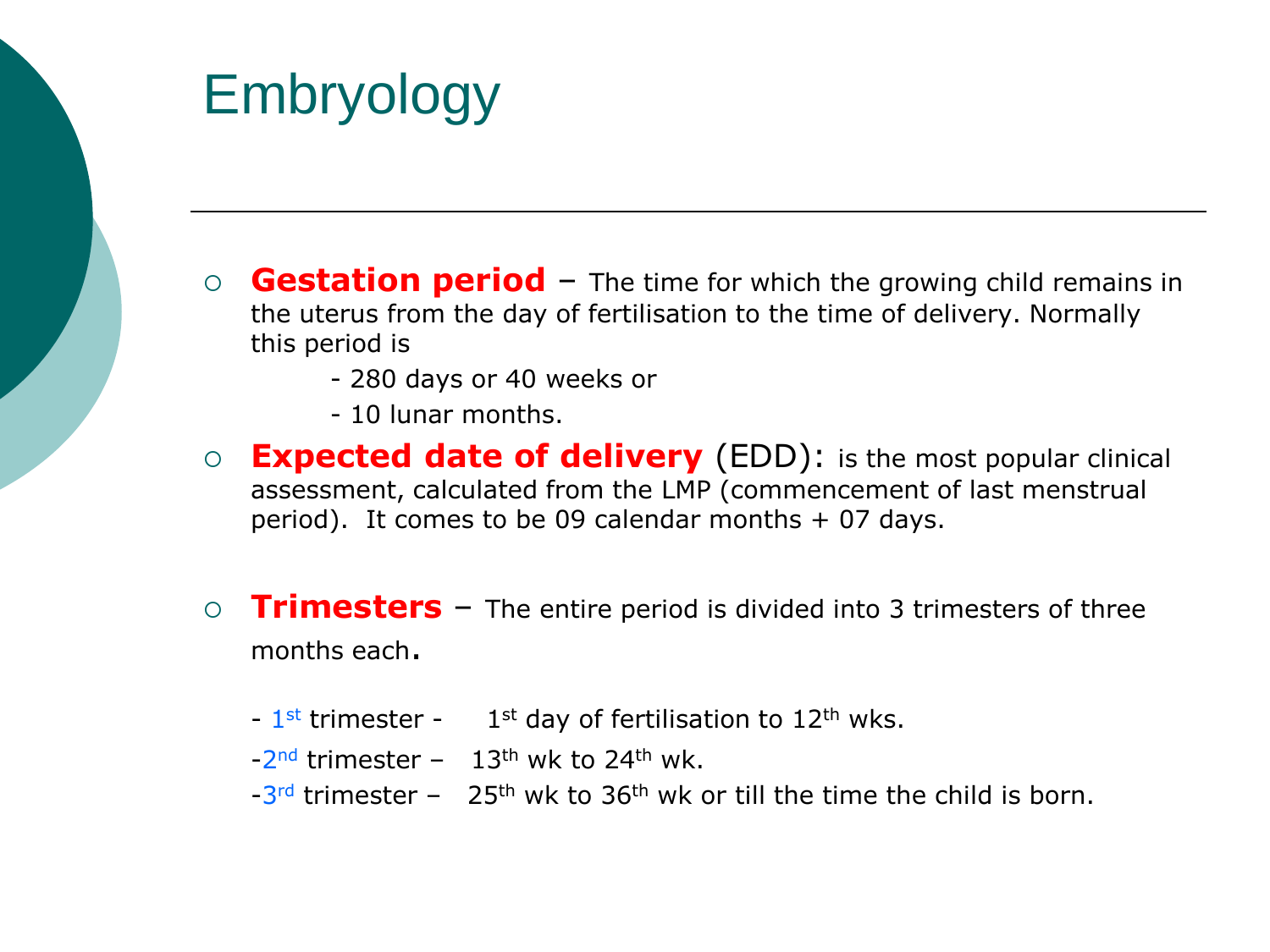Alternatively the gestation period has also been divided into:

- **Embryology:** from day 1st to the end of 12th week.
- The period of embryology has been further divided as follows:
	- Pre-embryonic Period  $-1$ <sup>st</sup> day to  $8$ <sup>th</sup> wk
	- Embryogenesis Period  $1<sup>st</sup>$  day to  $8<sup>th</sup>$  wk
	- Organogenesis Period 4<sup>th</sup> wk to 12<sup>th</sup> wk
- **Fœtology:** from 13th week to the end of gestation period.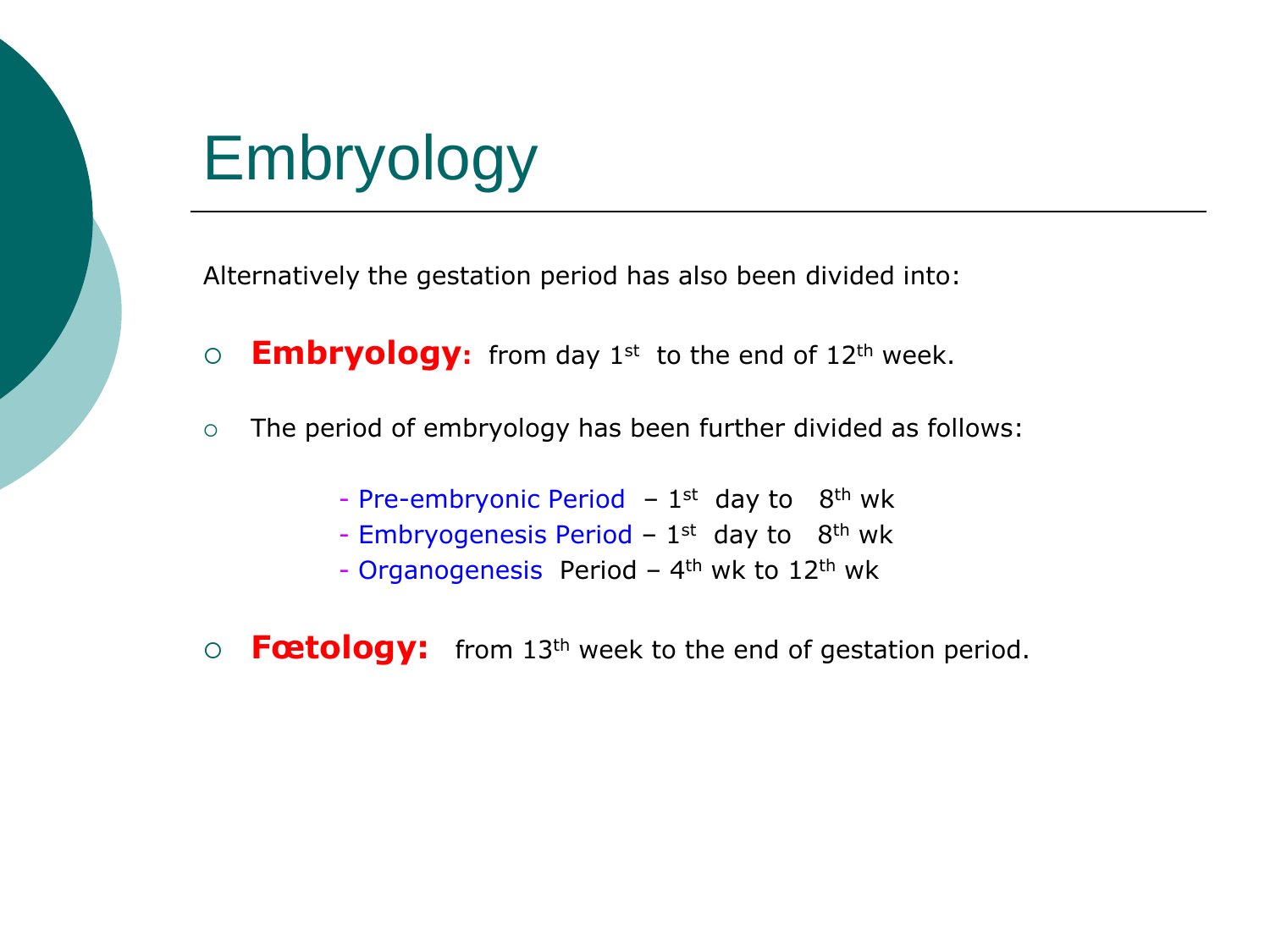**Likewise, the period nearing term (towards the end phase of gestation) to 18 years of age has also been divided as follows:-**

- $\circ$  Perinatal period 28 wks. of gestation to 7 days after birth.
- $\circ$  Neonatal period birth to 1 month.
- $\circ$  Infant period  $-$  birth to 1 year.
- $\circ$  Pædiatric age  $-$  birth to 18 years.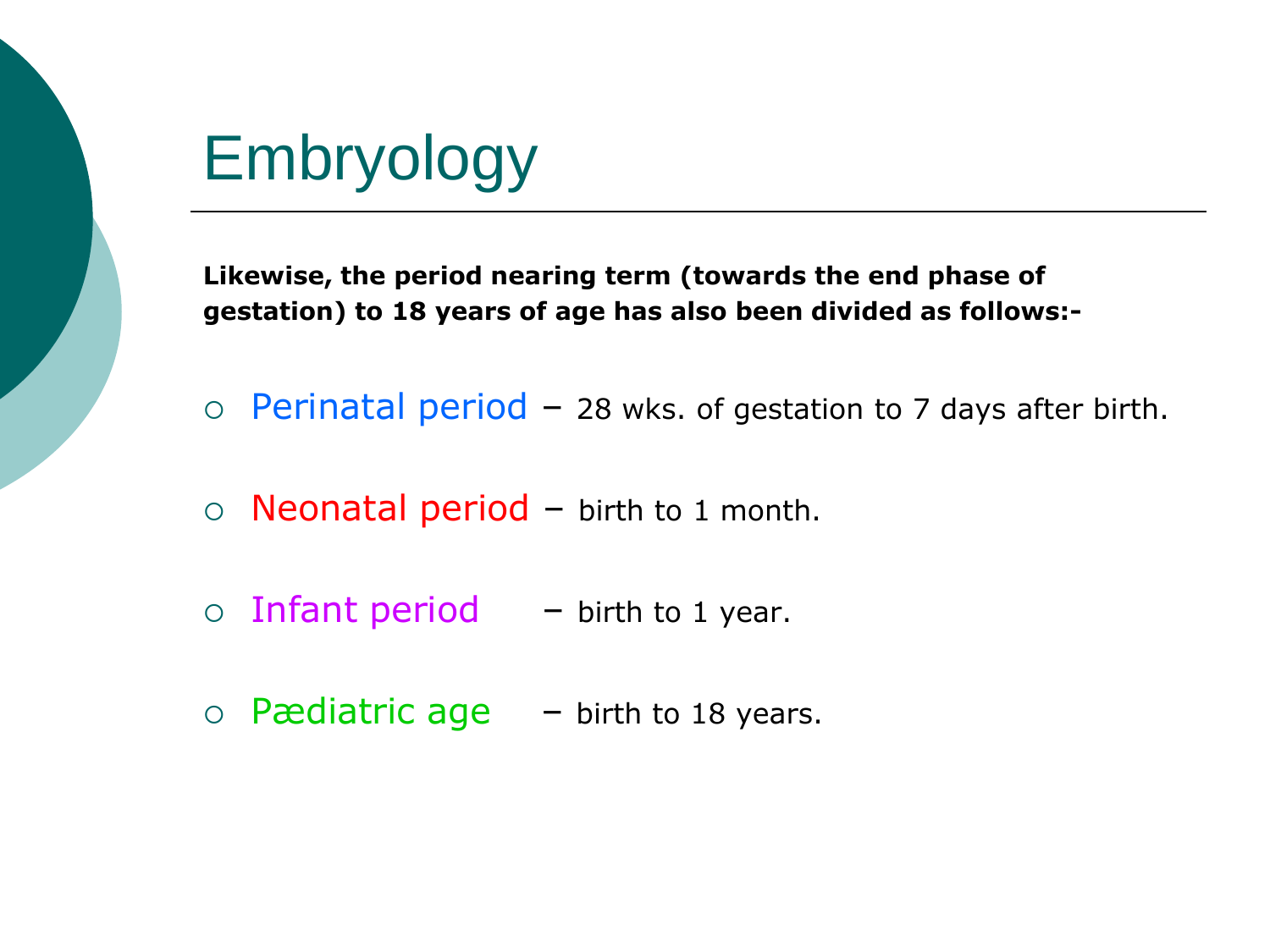### **Calculation of age of child in the uterus:** Many

methods are described some of which are used primarily in research.

- **1. Menstrual age:** from the 1<sup>st</sup> day of the LMP (Last Menstrual Period) to the child birth. This is most widely used in the clinical practice.
- **2. Coital age:** from the day of sexual intercourse which caused fertilization to the child birth.
- **3. Ovulatory age:** from the day of ovulation to the child birth. On the day of ovulation the morning body temperature of the woman falls by 0.5 to 1.0˚ Celsius.
- **4. Fertilization age:** from the day of fertilization to the child birth. With fertilization the morning body temperature of woman rises by 1.0˚.
- **5. Chinese age estimation:** The traditional system of age calculation in china has been to calculate the age of a child from the day of fertilization and therefore the first **Birth day** of that child was celebrated at age of 3rd month after birth.